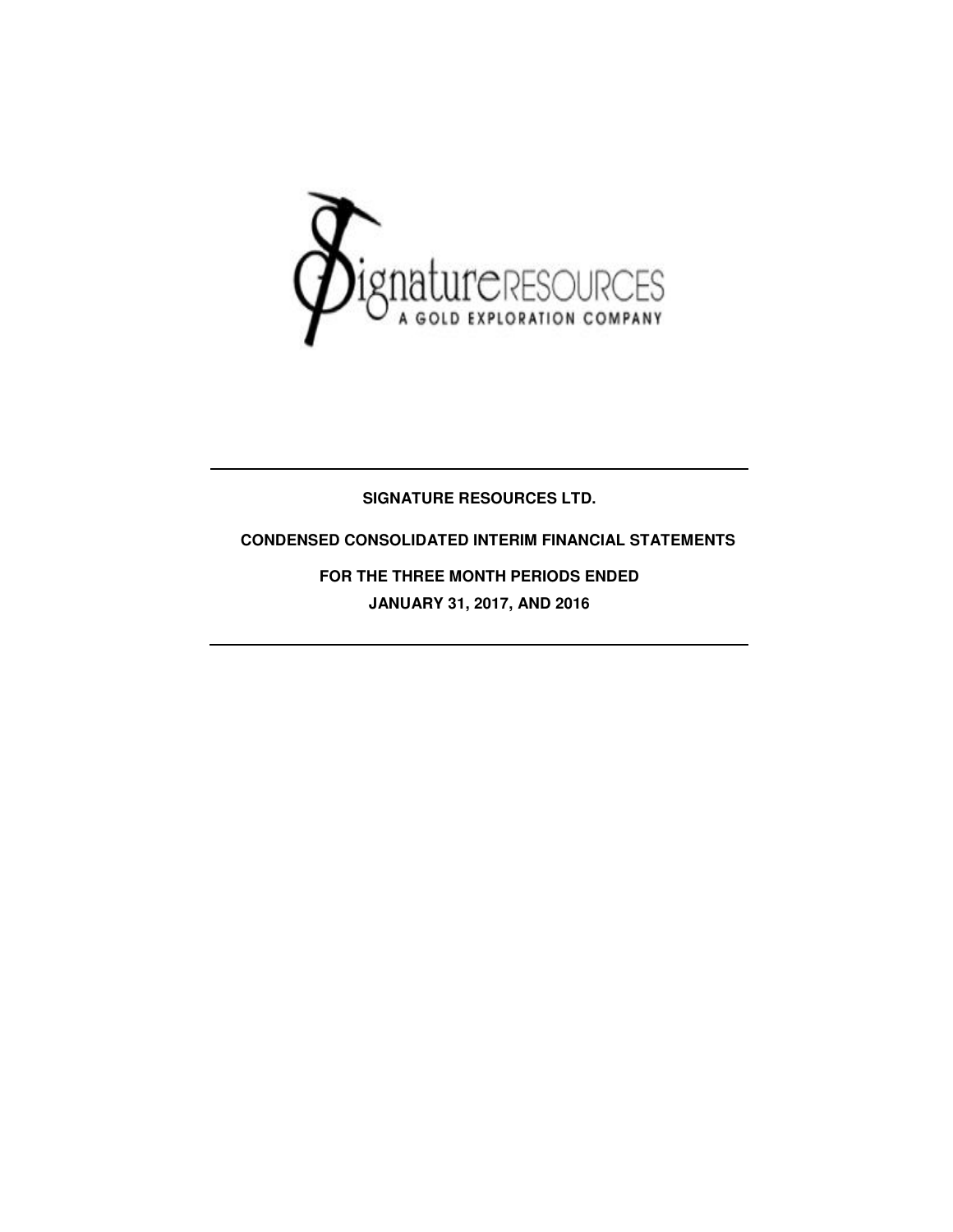#### **Notice of No Auditor Review of Interim Financial Statements**

Under National Instrument 51-102, Part 4, subsection 4.3(3)(a), if an auditor has not performed a review of the interim financial statements, they must be accompanied by a notice indicating that the financial statements have not been reviewed by an auditor.

The management of Signature Resources Ltd. is responsible for the preparation of the accompanying unaudited condensed consolidated interim financial statements. The unaudited condensed consolidated interim financial statement have been prepared in accordance with International Financial Reporting Standards and are considered by management to present fairly the consolidated financial position, operating results and cash flows of the Company.

The Company's independent auditor has not performed a review of these financial statements in accordance with standards established by the Chartered Professional Accountants of Canada for a review of interim financial statements by an entity's auditor. These unaudited condensed consolidated interim financial statements include all adjustments, consisting of normal and recurring items, that management considers necessary for a fair presentation of the consolidated financial position, results of operations and cash flows.

"Walter Hanych" "Jonathan Held"

Walter Hanych, Jonathan Held, Chief Executive Officer Chief Financial Officer

March 27, 2017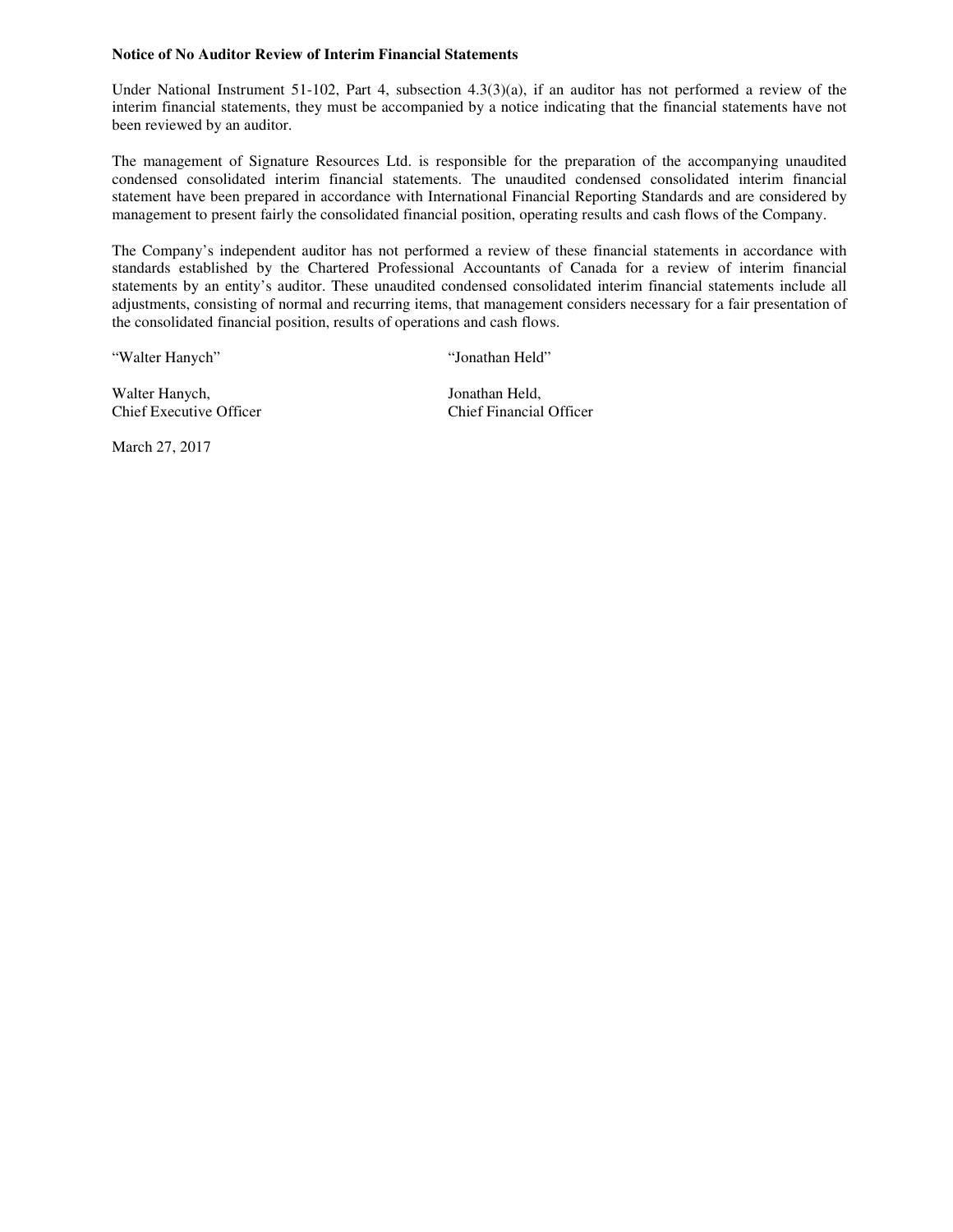## **SIGNATURE RESOURCES LTD. CONDENSED CONSOLIDATED INTERIM STATEMENTS OF FINANCIAL POSITION AS AT**

**(Expressed in Canadian dollars)**

| <b>Note</b><br>2017<br>2016<br>\$<br>\$<br><b>ASSETS</b><br><b>CURRENT</b><br>Cash<br>50,568<br>121,465<br>300,000<br>Short-term investments<br>4<br>250,000<br>Amounts receivable<br>29,506<br>41,526<br>44,936<br>Prepaid expenses and deposit<br>26,934<br>427,905<br>437,030<br><b>Total current assets</b><br>5<br>Equipment<br>24,898<br>26,547<br>Exploration and evaluation assets<br>6<br>3,339,420<br>3,180,166<br><b>Total assets</b><br>3,792,223<br>3,643,743<br><b>LIABILITIES</b><br><b>CURRENT</b><br>Accounts payable and accrued liabilities<br>7,9<br>1,047,585<br>1,101,912<br>Deferred premium liability<br>14<br>29,665<br>Rehabilitation provision<br>10<br>13,550<br>13,402<br>1,115,314<br><b>Total current liabilities</b><br>1,090,800<br>Rehabilitation provision<br>10<br>237,373<br>235,535<br><b>Total liabilities</b><br>1,328,173<br>1,350,849<br>SHAREHOLDERS' EQUITY<br>Share capital<br>8<br>3,643,385<br>3,394,357 |                     | January 31 | October 31 |
|---------------------------------------------------------------------------------------------------------------------------------------------------------------------------------------------------------------------------------------------------------------------------------------------------------------------------------------------------------------------------------------------------------------------------------------------------------------------------------------------------------------------------------------------------------------------------------------------------------------------------------------------------------------------------------------------------------------------------------------------------------------------------------------------------------------------------------------------------------------------------------------------------------------------------------------------------------|---------------------|------------|------------|
|                                                                                                                                                                                                                                                                                                                                                                                                                                                                                                                                                                                                                                                                                                                                                                                                                                                                                                                                                         |                     |            |            |
|                                                                                                                                                                                                                                                                                                                                                                                                                                                                                                                                                                                                                                                                                                                                                                                                                                                                                                                                                         |                     |            |            |
|                                                                                                                                                                                                                                                                                                                                                                                                                                                                                                                                                                                                                                                                                                                                                                                                                                                                                                                                                         |                     |            |            |
|                                                                                                                                                                                                                                                                                                                                                                                                                                                                                                                                                                                                                                                                                                                                                                                                                                                                                                                                                         |                     |            |            |
|                                                                                                                                                                                                                                                                                                                                                                                                                                                                                                                                                                                                                                                                                                                                                                                                                                                                                                                                                         |                     |            |            |
|                                                                                                                                                                                                                                                                                                                                                                                                                                                                                                                                                                                                                                                                                                                                                                                                                                                                                                                                                         |                     |            |            |
|                                                                                                                                                                                                                                                                                                                                                                                                                                                                                                                                                                                                                                                                                                                                                                                                                                                                                                                                                         |                     |            |            |
|                                                                                                                                                                                                                                                                                                                                                                                                                                                                                                                                                                                                                                                                                                                                                                                                                                                                                                                                                         |                     |            |            |
|                                                                                                                                                                                                                                                                                                                                                                                                                                                                                                                                                                                                                                                                                                                                                                                                                                                                                                                                                         |                     |            |            |
|                                                                                                                                                                                                                                                                                                                                                                                                                                                                                                                                                                                                                                                                                                                                                                                                                                                                                                                                                         |                     |            |            |
|                                                                                                                                                                                                                                                                                                                                                                                                                                                                                                                                                                                                                                                                                                                                                                                                                                                                                                                                                         |                     |            |            |
|                                                                                                                                                                                                                                                                                                                                                                                                                                                                                                                                                                                                                                                                                                                                                                                                                                                                                                                                                         |                     |            |            |
|                                                                                                                                                                                                                                                                                                                                                                                                                                                                                                                                                                                                                                                                                                                                                                                                                                                                                                                                                         |                     |            |            |
|                                                                                                                                                                                                                                                                                                                                                                                                                                                                                                                                                                                                                                                                                                                                                                                                                                                                                                                                                         |                     |            |            |
|                                                                                                                                                                                                                                                                                                                                                                                                                                                                                                                                                                                                                                                                                                                                                                                                                                                                                                                                                         |                     |            |            |
|                                                                                                                                                                                                                                                                                                                                                                                                                                                                                                                                                                                                                                                                                                                                                                                                                                                                                                                                                         |                     |            |            |
|                                                                                                                                                                                                                                                                                                                                                                                                                                                                                                                                                                                                                                                                                                                                                                                                                                                                                                                                                         |                     |            |            |
|                                                                                                                                                                                                                                                                                                                                                                                                                                                                                                                                                                                                                                                                                                                                                                                                                                                                                                                                                         |                     |            |            |
|                                                                                                                                                                                                                                                                                                                                                                                                                                                                                                                                                                                                                                                                                                                                                                                                                                                                                                                                                         |                     |            |            |
|                                                                                                                                                                                                                                                                                                                                                                                                                                                                                                                                                                                                                                                                                                                                                                                                                                                                                                                                                         |                     |            |            |
|                                                                                                                                                                                                                                                                                                                                                                                                                                                                                                                                                                                                                                                                                                                                                                                                                                                                                                                                                         |                     |            |            |
|                                                                                                                                                                                                                                                                                                                                                                                                                                                                                                                                                                                                                                                                                                                                                                                                                                                                                                                                                         |                     |            |            |
|                                                                                                                                                                                                                                                                                                                                                                                                                                                                                                                                                                                                                                                                                                                                                                                                                                                                                                                                                         |                     |            |            |
|                                                                                                                                                                                                                                                                                                                                                                                                                                                                                                                                                                                                                                                                                                                                                                                                                                                                                                                                                         |                     |            |            |
|                                                                                                                                                                                                                                                                                                                                                                                                                                                                                                                                                                                                                                                                                                                                                                                                                                                                                                                                                         |                     |            |            |
|                                                                                                                                                                                                                                                                                                                                                                                                                                                                                                                                                                                                                                                                                                                                                                                                                                                                                                                                                         |                     |            |            |
|                                                                                                                                                                                                                                                                                                                                                                                                                                                                                                                                                                                                                                                                                                                                                                                                                                                                                                                                                         |                     |            |            |
|                                                                                                                                                                                                                                                                                                                                                                                                                                                                                                                                                                                                                                                                                                                                                                                                                                                                                                                                                         | Contributed surplus | 857,160    | 824,942    |
| <b>Deficit</b><br>(2,036,495)<br>(1,926,405)                                                                                                                                                                                                                                                                                                                                                                                                                                                                                                                                                                                                                                                                                                                                                                                                                                                                                                            |                     |            |            |
| Total shareholders' equity<br>2,464,050<br>2,292,894                                                                                                                                                                                                                                                                                                                                                                                                                                                                                                                                                                                                                                                                                                                                                                                                                                                                                                    |                     |            |            |
|                                                                                                                                                                                                                                                                                                                                                                                                                                                                                                                                                                                                                                                                                                                                                                                                                                                                                                                                                         |                     |            |            |
| Total liabilities and shareholders' equity<br>3,792,223<br>3,643,743                                                                                                                                                                                                                                                                                                                                                                                                                                                                                                                                                                                                                                                                                                                                                                                                                                                                                    |                     |            |            |

NATURE OF BUSINESS AND CONTINUING OPERATIONS (Note 1) COMMITMENTS AND CONTINGENCIES (Notes 6 & 11)

"Signed" "Signed"

**Stephen Timms, Director**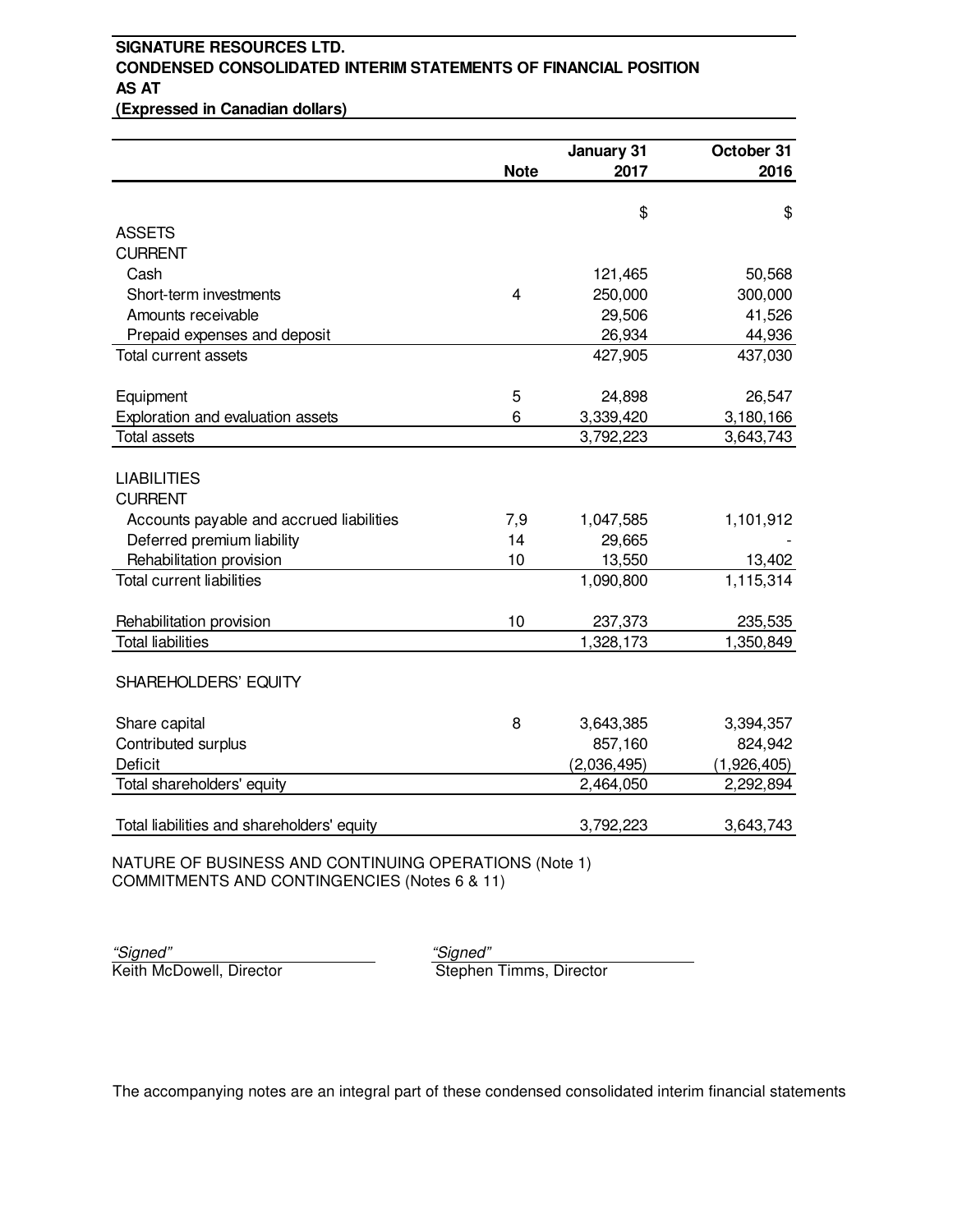## **SIGNATURE RESOURCES LTD. CONDENSED CONSOLIDATED INTERIM STATEMENTS OF LOSS AND COMPREHENSIVE LOSS FOR THE THREE MONTH PERIODS ENDED JANUARY 31,**

**(Expressed in Canadian dollars)**

|                                                                 | 2017         | 2016       |
|-----------------------------------------------------------------|--------------|------------|
| GENERAL AND ADMINISTRATION                                      | \$           | \$         |
| Salaries and wages (Note 7)                                     | 60,000       | 24,000     |
| Office and general                                              | 35,413       | 6,636      |
| Professional fees                                               | 2,850        | 15,463     |
| Accretion expense (Note 10)                                     | 1,986        | 1,923      |
| Share-based payments (Notes 7 & 8)                              | 17,890       | 702        |
| NET LOSS BEFORE OTHER ITEMS                                     | (118, 139)   | (48, 724)  |
| Premium on flow-through shares income (Note 14)<br>Other income | 7,431<br>618 | 425<br>15  |
| NET LOSS AND COMPREHENSIVE LOSS                                 | (110,090)    | (48,284)   |
| LOSS PER SHARE, basic and diluted                               | (0.00)       | (0.00)     |
| Weighted average number of common shares, basic and diluted     | 39,184,899   | 28,737,501 |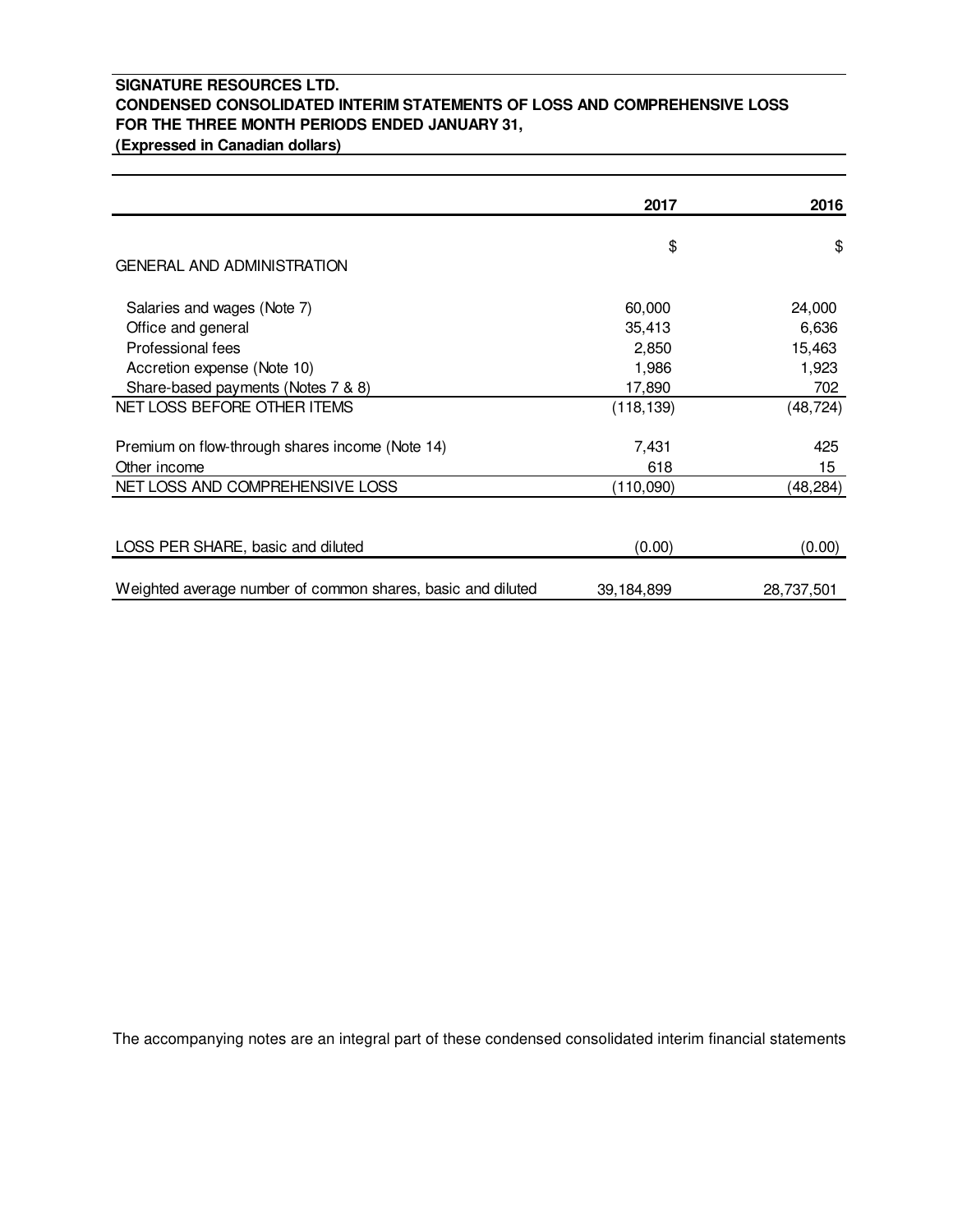### **SIGNATURE RESOURCES LTD. CONDENSED CONSOLIDATED INTERIM STATEMENTS OF CASH FLOWS FOR THE THREE MONTH PERIODS ENDED JANUARY 31, (Expressed in Canadian dollars)**

|                                                                     | 2017       | 2016      |
|---------------------------------------------------------------------|------------|-----------|
|                                                                     | \$         | \$        |
| OPERATING ACTIVITIES                                                |            |           |
| Net loss for the period                                             | (110,090)  | (48, 284) |
| Items not affecting cash:                                           |            |           |
| Accretion expense (Note 10)                                         | 1,986      | 1,923     |
| Share-based payments (Note 8)                                       | 17,890     | 702       |
| Premium on flow-through shares income (Note 14)                     | (7, 431)   | (425)     |
|                                                                     | (97, 645)  | (46,084)  |
| Changes in non-cash working capital items:                          |            |           |
| Amounts receivable                                                  | 12,020     | 3,635     |
| Prepaid expenses and deposit                                        | 18,002     | 2,390     |
| Accounts payable and accrued liabilities                            | (41, 315)  | 23,392    |
| Cash flows used in operating activities                             | (108, 938) | (16, 667) |
| <b>FINANCING ACTIVITIES</b>                                         |            |           |
| Proceeds from private placement (Note 8)                            | 321,496    |           |
| Share issuance costs (Note 8)                                       | (27, 932)  |           |
| Exercise of warrants (Note 8)                                       | 6,888      |           |
| Cash flows from financing activities                                | 300,452    |           |
| <b>INVESTING ACTIVITIES</b>                                         |            |           |
| Short-term investments (Note 4)                                     | 50,000     |           |
| Expenditures on exploration and evaluation assets (Note 6)          | (170, 617) | (1,078)   |
| Cash flows from (used in) investing activities                      | (120, 617) | (1,078)   |
|                                                                     |            |           |
| Change in cash during the period                                    | 70,897     | (17, 745) |
| Cash, beginning of period                                           | 50,568     | 45,210    |
| Cash, end of period                                                 | 121,465    | 27,465    |
| Non-cash activities:                                                |            |           |
| Change in accrued expenditures on exploration and evaluation assets | (13, 012)  | 13,922    |
| Depreciation included in exploration and evaluation assets          | 1,649      |           |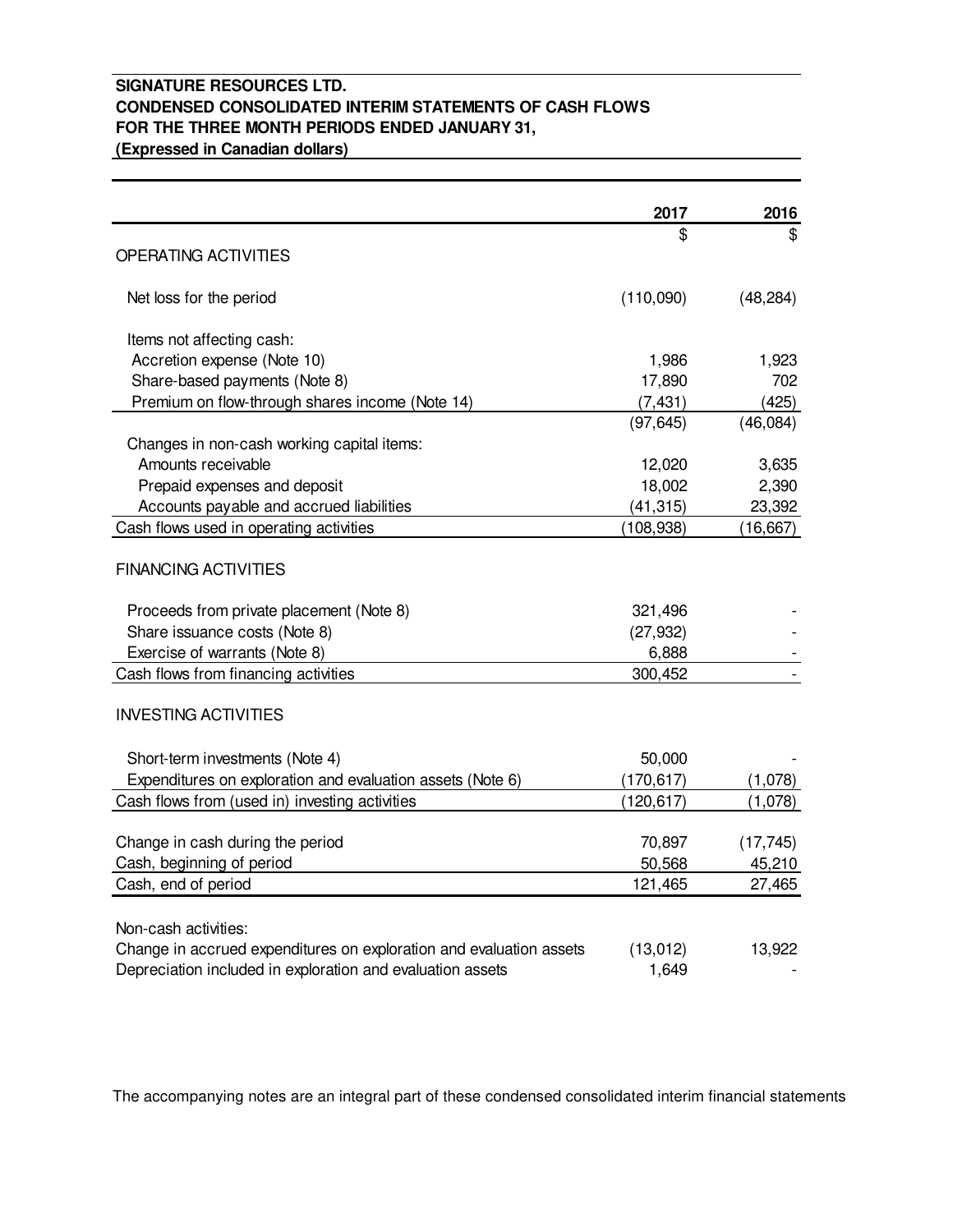### **SIGNATURE RESOURCES LTD. CONDENSED CONSOLIDATED INTERIM STATEMENTS OF CHANGES IN EQUITYFOR THE THREE MONTH PERIODS ENDED JANUARY 31, 2017 AND 2016(Expressed in Canadian dollars)**

|                                                | Number of     | <b>Share</b> | <b>Contributed</b> |                |              |
|------------------------------------------------|---------------|--------------|--------------------|----------------|--------------|
|                                                | <b>Shares</b> | Capital      | <b>Surplus</b>     | <b>Deficit</b> | <b>Total</b> |
|                                                |               |              |                    |                |              |
| Balance, October 31, 2015                      | 28,737,501    | 2,021,983    | 437,297            | (1,632,052)    | 827,228      |
| Share-based payments (Note 8)                  |               |              | 702                |                | 702          |
| Net loss and comprehensive loss for the period |               |              |                    | (48, 284)      | (48, 284)    |
| Balance, January 31, 2016                      | 28,737,501    | 2,021,983    | 437,999            | (1,680,336)    | 779,646      |
|                                                |               |              |                    |                |              |
| Balance, October 31, 2016                      | 64,795,429    | 3,394,357    | 824,942            | (1,926,405)    | 2,292,894    |
| Private placement (Note 8)                     | 2,473,045     | 321,496      |                    |                | 321,496      |
| Issuance of warrants (Note 8)                  |               | (15, 876)    | 15,876             |                |              |
| Exercise of warrants (Note 8)                  | 137,750       | 8,436        | (1, 548)           |                | 6,888        |
| Share issuance costs (Note 8)                  |               | (27, 932)    |                    |                | (27, 932)    |
| Premium on flow-through shares (Note 14)       |               | (37,096)     |                    |                | (37,096)     |
| Share-based payments (Note 8)                  |               |              | 17,890             |                | 17,890       |
| Net loss and comprehensive loss for the period |               |              |                    | (110,090)      | (110,090)    |
| Balance, January 31, 2017                      | 67,406,224    | 3,643,385    | 857,160            | (2,036,495)    | 2,464,050    |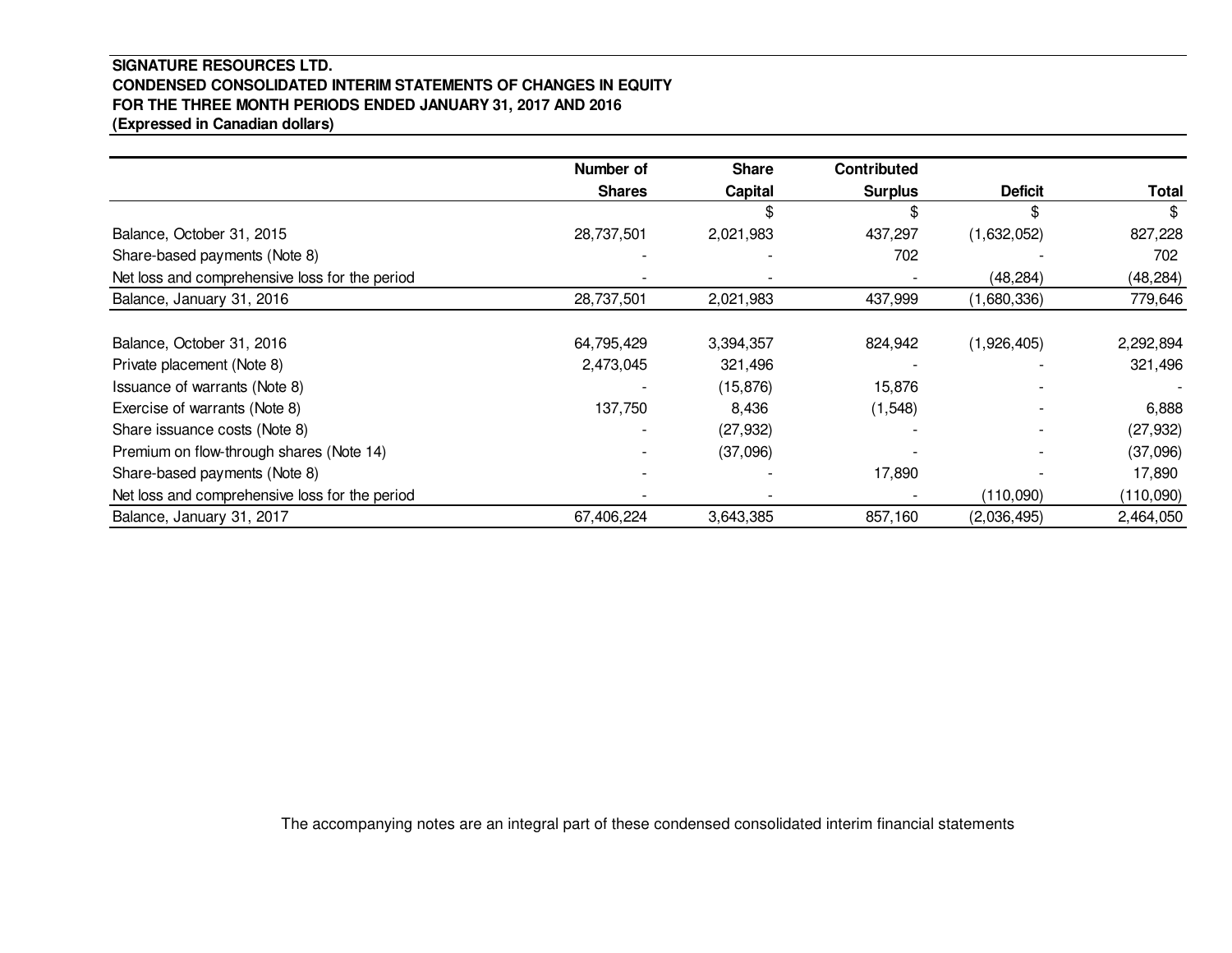### 1. NATURE OF BUSINESS AND CONTINUING OPERATIONS

Signature Resources Ltd. (the "Company") was incorporated on May 3, 2010, under the British Columbia Business Corporations Act. The Company's principal business activities include the acquisition and exploration of mineral properties in Canada. The Company's common shares are publicly traded on the TSX-Venture Exchange ("TSXV") under the stock symbol "SGU" and on the OTCQB under the symbol "SGGTF". The Company's head office address is 200-366 Bay Street, Toronto, ON M5H 4B2.

At January 31, 2017, the Company had not yet determined whether its properties contained ore reserves that are economically recoverable. Although the Company has taken steps to verify title to the properties on which it is conducting exploration and in which it has an interest, in accordance with industry practice for the current stage of exploration of such properties, these procedures do not guarantee the Company's title. Property title may be subject to unregistered prior agreements or noncompliance with regulatory requirements. The Company's assets may also be subject to increases in taxes and royalties, renegotiation of contracts, currency exchange fluctuations and restrictions and political uncertainty.

As at January 31, 2017, the Company has an accumulated deficit of \$2,036,495 (October 31, 2016 - \$1,926,405), a working capital deficiency of \$662,895 (October 31, 2016 - \$678,284), and is not yet generating positive cash flows from operations. These factors indicate the existence of material uncertainties that cast significant doubt about the Company's ability to continue its operations as a going concern and to realize its assets as their carrying values are dependent upon obtaining additional financing and for generating revenues sufficient to cover its operating costs.

The Company will need to raise capital in order to fund its operations. To address its financing requirements, the Company will seek financing through debt and equity financings, asset sales, and rights offerings to existing shareholders. The ability of the Company to raise sufficient capital cannot be predicted at this time.

These condensed consolidated interim financial statements do not give effect to any adjustments which would be necessary should the Company be unable to continue as a going concern and therefore be required to realize its assets and discharge its liabilities in other than the normal course of business and at amounts different from those reflected in the accompanying condensed consolidated interim financial statements. Such adjustments could be material.

### 2. BASIS OF PRESENTATION AND STATEMENT OF COMPLIANCE

The Company's condensed consolidated interim financial statements have been prepared in accordance with International Accounting Standard (IAS) 34, "Interim Financial Reporting". Accordingly, these condensed consolidated interim financial statements do not include all information required for full annual financial statements and should be read in conjunction with the audited consolidated financial statements of the Company for the year ended October 31, 2016, which have been prepared in accordance with International Financial Reporting Standards ("IFRS") as issued by the International Accounting Standards Board. The condensed consolidated interim financial statements were authorized for issue by the Board of Directors on March 27, 2017.

These condensed consolidated interim financial statements include the accounts of the Company and its wholly-owned subsidiary, Cool Minerals Inc. All intercompany amounts and transactions have been eliminated on consolidation.

The condensed consolidated interim financial statements have been prepared on the historical cost basis except for certain financial instruments which are measured at fair value, as explained in the accounting policies set out in Note 3 of the Company's annual financial statements for the year ended October 31, 2016.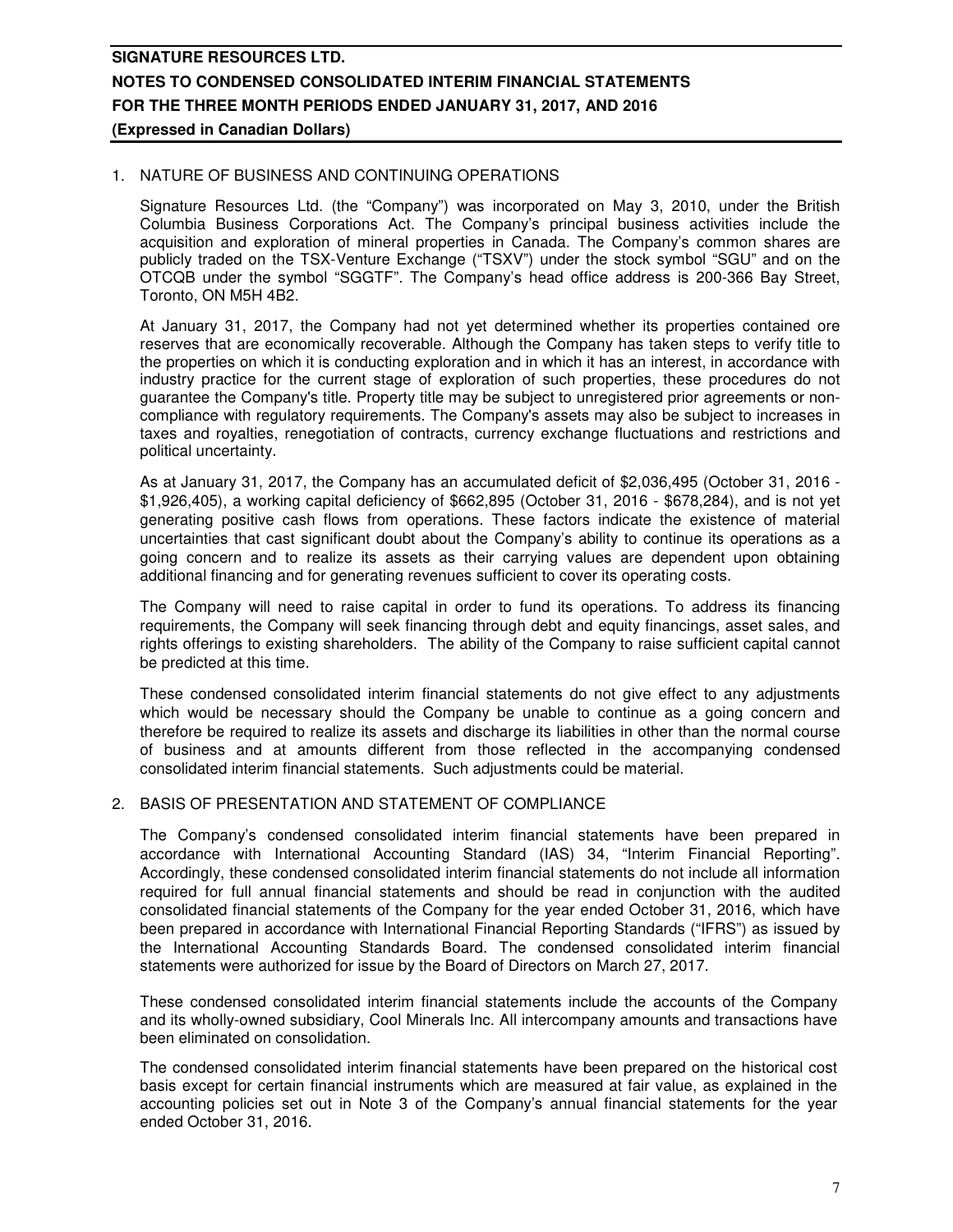### 2. BASIS OF PRESENTATION AND STATEMENT OF COMPLIANCE (continued)

The preparation of these financial statements under IFRS requires management to make certain estimates, judgments and assumptions about future events that affect the amounts reported in the financial statements and related notes to the financial statements. Although these estimates are based on management's best knowledge on the amount, event or actions, actual results may differ from those estimates and these differences could be material.

The areas which require management to make significant judgements, estimates and assumptions in determining carrying values include, but are not limited to:

i. Exploration and evaluation expenditures

The application of the Company's accounting policy for exploration and evaluation expenditures requires judgment in determining whether it is likely that future economic benefits will flow to the Company, which may be based on assumptions about future events or circumstances. Estimates and assumptions made may change if new information becomes available. If, after costs are capitalized, information becomes available suggesting that the recovery of expenditure is unlikely, the amount capitalized is written off to profit or loss in the period the new information becomes available.

ii. Income, value added, withholding and other taxes

The Company is subject to income, value added, withholding and other taxes. Significant judgment is required in determining the Company's provisions for taxes. There are many transactions and calculations for which the ultimate tax determination is uncertain during the ordinary course of business. The Company recognizes liabilities for anticipated tax audit issues based on estimates of whether additional taxes will be due. The determination of the Company's income, value added, withholding and other tax liabilities requires interpretation of complex laws and regulations. The Company's interpretation of taxation law as applied to transactions and activities may not coincide with the interpretation of the tax authorities. All tax related filings are subject to government audit and potential reassessment subsequent to the financial statement reporting period. Where the final tax outcome of these matters is different from the amounts that were initially recorded, such differences will impact the tax related accruals and deferred income tax provisions in the period in which such determination is made.

iii. Estimation of restoration, rehabilitation and environmental obligation:

 Restoration, rehabilitation and environmental liabilities are estimated based on the Company's interpretation of current regulatory requirements, constructive obligations and are measured at fair value. Fair value is determined based on the net present value of estimated future cash expenditures for the settlement of restoration, rehabilitation and environmental liabilities that may occur upon ceasing exploration and evaluation activities. Such estimates are subject to change based on changes in laws and regulations and negotiations with regulatory authorities.

iv. Share-based payments

 The Company measures the cost of equity-settled transactions by reference to the fair value of the equity instruments at the date at which they are granted. Estimating fair value for share-based payment transactions requires determining the most appropriate valuation model, which is dependent on the terms and conditions of the grant. This estimate also requires determining the most appropriate inputs to the valuation model including the expected life of the share option, volatility and dividend yield and making assumption about them, the assumptions and models used for estimating fair value for share-based payment transactions are disclosed in Note 8.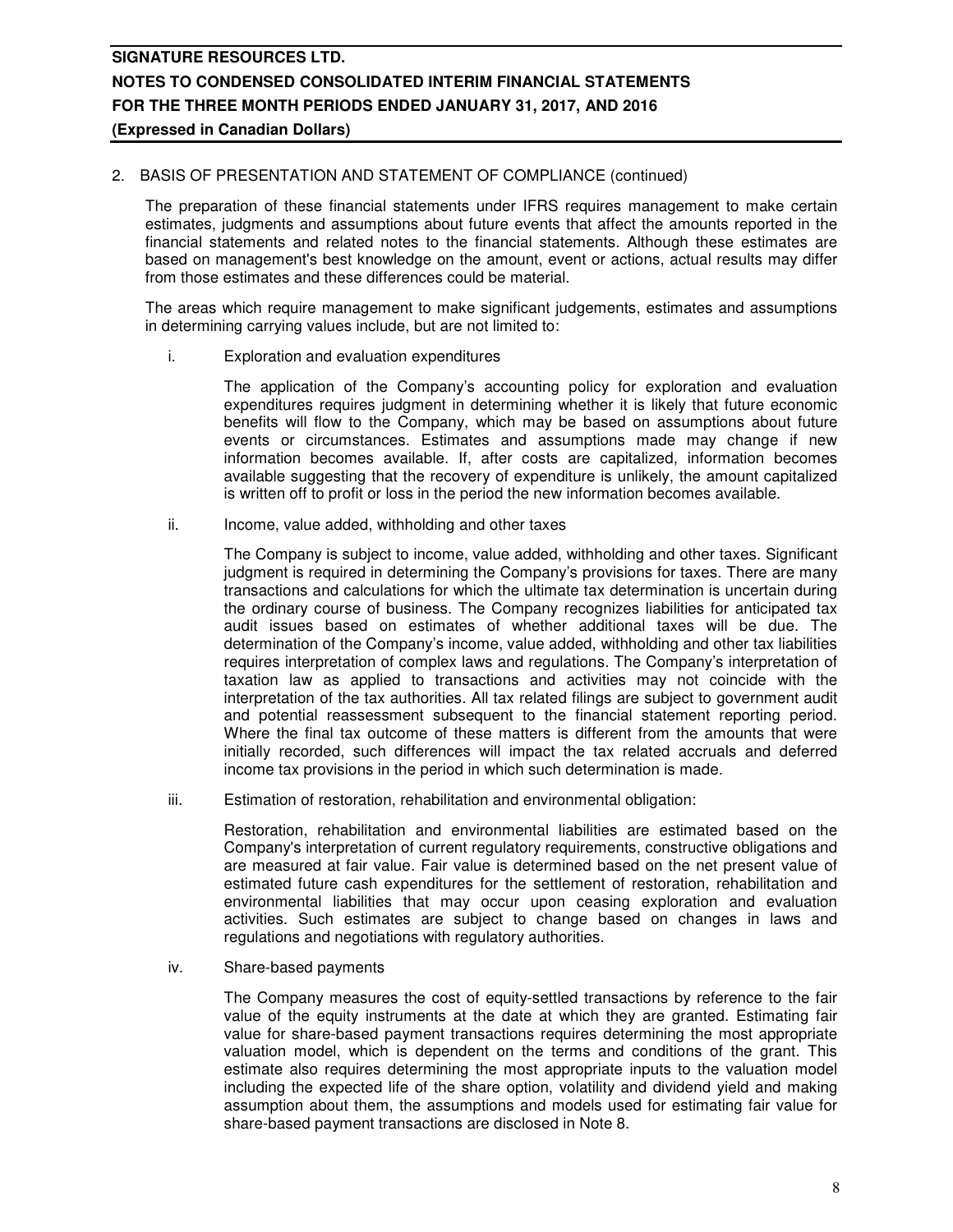### 2. ACCOUNTING STANDARDS ISSUED BUT NOT YET EFFECTIVE

(i) Effective for annual periods beginning on or after November 1, 2017:

IFRS 9 – Financial Instruments ("IFRS 9") was issued by the IASB in November 2009 with additions in October 2010 and May 2013 and will replace IAS 39 Financial Instruments: Recognition and Measurement ("IAS 39"). IFRS 9 uses a single approach to determine whether a financial asset is measured at amortized cost or fair value, replacing the multiple rules in IAS 39. The approach in IFRS 9 is based on how an entity manages its financial instruments in the context of its business model and the contractual cash flow characteristics of the financial assets. Most of the requirements in IAS 39 for classification and measurement of financial liabilities were carried forward unchanged to IFRS 9, except that an entity choosing to measure a financial liability at fair value will present the portion of any change in its fair value due to changes in the entity's own credit risk in other comprehensive income, rather than within profit or loss. The new standard also requires a single impairment method to be used, replacing the multiple impairment methods in IAS 39. IFRS 9 is effective for annual periods beginning on or after January 1, 2018. Earlier adoption is permitted.

IAS 12 – Income Taxes ("IAS 12") was amended in January 2016 to clarify that, among other things, unrealized losses on debt instruments measured at fair value and measured at cost for tax purposes give rise to a deductible temporary difference regardless of whether the debt instrument's holder expects to recover the carrying amount of the debt instrument by sale or by use; the carrying amount of an asset does not limit the estimation of probable future taxable profits; and estimates for future taxable profits exclude tax deduction resulting from the reversal of deductible temporary differences. The amendments are effective for annual periods beginning on or after January 1, 2017. Earlier adoption is permitted.

The Company has not early adopted these new or revised standards and is currently assessing the impact that these standards will have on the condensed consolidated interim financial statements.

### 4. SHORT TERM INVESTMENTS

The Company is invested in a \$250,000 (October 31, 2016 - \$300,000) redeemable guaranteed investment certificate issued on September 6, 2016, with a maturity date of September 5, 2017, and bearing interest at 0.8%. During the three months ended January 31, 2017, the Company redeemed \$50,000 of its guaranteed investment certificate.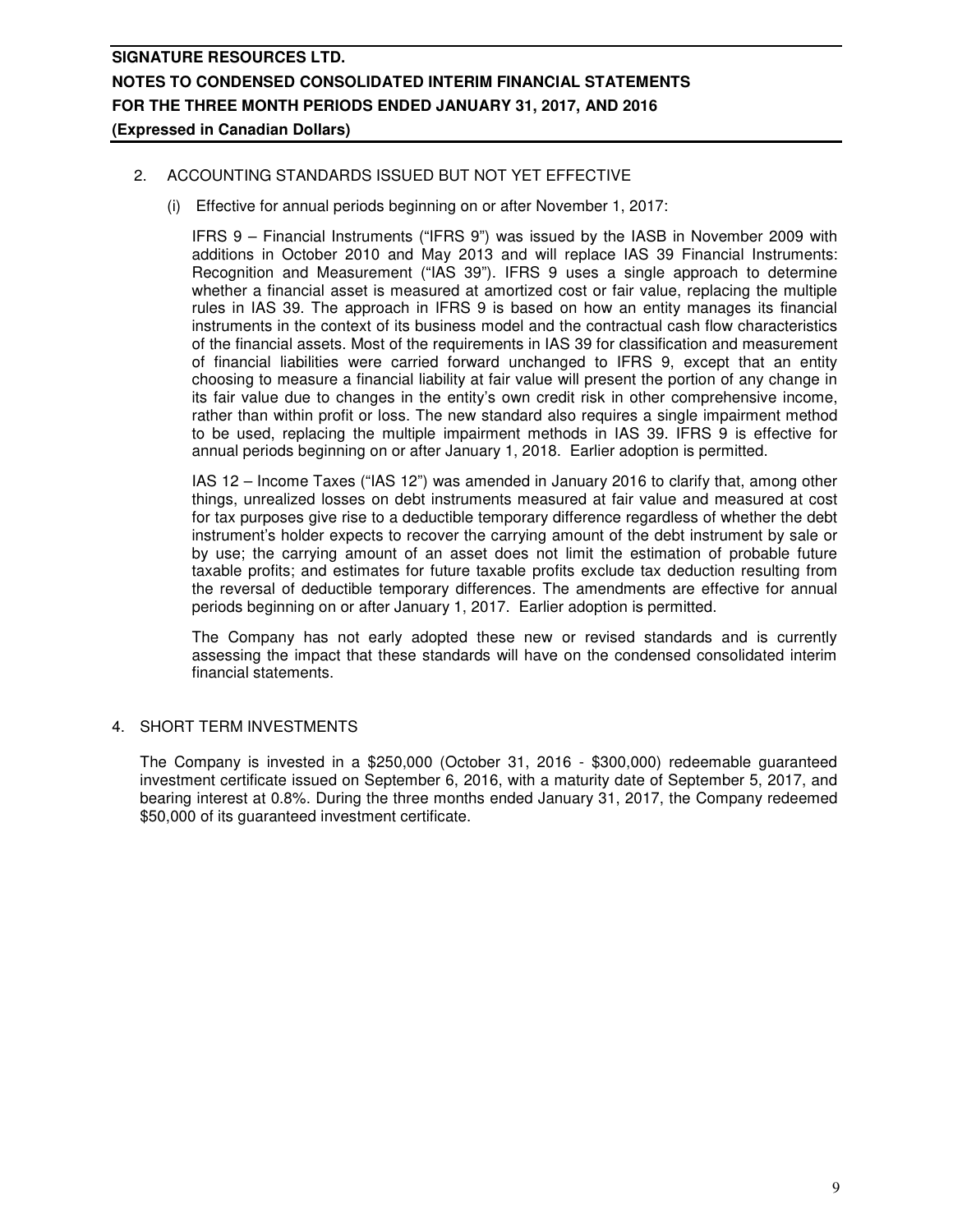### 5. EQUIPMENT

|                                 | <b>Computer and</b> |                 |    |                  |     |        |
|---------------------------------|---------------------|-----------------|----|------------------|-----|--------|
|                                 | communication       |                 |    |                  |     |        |
|                                 | equipment           | <b>Vehicles</b> |    | <b>Equipment</b> |     | Total  |
| Cost                            |                     |                 |    |                  |     |        |
| Balance, October 31, 2016       | \$<br>5,234         | \$<br>9,299     | \$ | 12,895           | \$  | 27,428 |
| Additions                       |                     |                 |    |                  |     |        |
| Balance, January 31, 2017       | \$<br>5,234         | \$<br>9,299     | \$ | 12,895           | \$  | 27,428 |
|                                 |                     |                 |    |                  |     |        |
| <b>Accumulated Depreciation</b> |                     |                 |    |                  |     |        |
| Balance, October 31, 2016       | \$<br>154           | \$<br>310       | \$ | 417              | \$  | 881    |
| Depreciation for the period     | 539                 | 465             |    | 645              |     | 1,649  |
| Balance, January 31, 2017       | \$<br>693           | \$<br>775       | \$ | 1,062            | S   | 2,530  |
|                                 |                     |                 |    |                  |     |        |
| <b>Net Book Value</b>           |                     |                 |    |                  |     |        |
| Balance, October 31, 2016       | \$<br>5,080         | \$<br>8,989     | \$ | 12,478           | \$. | 26,547 |
| Balance, January 31, 2017       | \$<br>4,541         | \$<br>8,524     | S  | 11,833           | S   | 24,898 |

### 6. EXPLORATION AND EVALUATION ASSETS

|                                             | <b>Lingman Lake</b> |
|---------------------------------------------|---------------------|
|                                             | \$                  |
| Balance, October 31, 2015                   | 2,102,517           |
| Consulting expenses                         | 73,011              |
| Assay                                       | 854                 |
| Geological consulting                       | 75,461              |
| Contract labour                             | 34,340              |
| Logistics                                   | 75,448              |
| Travel and lodging                          | 60,044              |
| Equipment rentals                           | 7,737               |
| Depreciation                                | 881                 |
| Field supplies                              | 38,313              |
| Acquisition of East Lingman Lake Properties | 711,559             |
| Balance, October 31, 2016                   | 3,180,166           |
| Consulting expenses                         | 30,000              |
| Assay                                       | 47,392              |
| Geological consulting                       | 43,811              |
| Contract labour                             | 5,800               |
| Travel and lodging                          | 28,186              |
| Depreciation                                | 1,649               |
| Field supplies                              | 2,416               |
| Balance, January 31, 2017                   | 3,339,420           |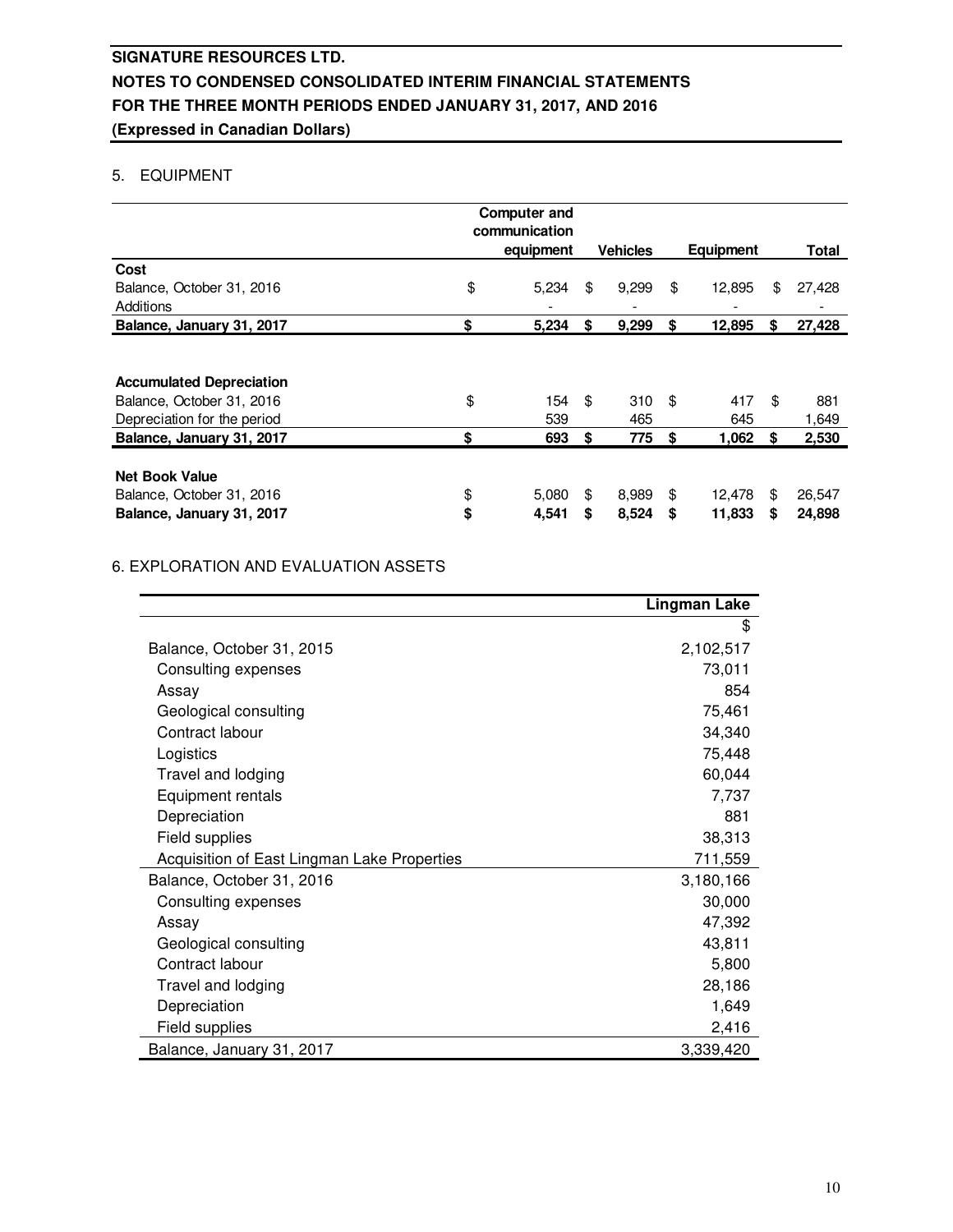### 6. EXPLORATION AND EVALUATION ASSETS (continued)

#### Lingman Lake

On September 26, 2013, the Company acquired a 100% equity interest in Cool Minerals Inc., acquiring a 100% interest in the Lingman Lake gold properties in Ontario. A payment \$200,000 was required to be made 12 months following exercise of the option. On February 11, 2015, the Company satisfied the \$200,000 payment by completing a shares for debt transaction.

### East Lingman Lake

On November 4, 2013, the Company entered into an option agreement (the "Option") with European Metals Corp. (formerly, Mantis Mineral Corp. ("EMC")) to acquire a 100% registered undivided interest in the East Lingman Lake Properties consisting of twelve staked claims, which form a contiguous property with the Company's current Lingman Lake Property. EMC owns an option agreement (the "Underlying Option") to acquire a 100% interest in the East Lingman Lake Properties from John Leliever ("JL").

On July 5, 2016, the Company exercised the Option and the Underlying Option, completing the acquisition of the East Lingman Lake Properties. JL holds a 3% net smelter return royalty of which one half can be purchased by the Company for \$1,000,000.

As part of the closing of the Option and Underlying Option to acquire the East Lingman Lake Properties, the Company:

- Paid EMC \$127,500 via the issuance of common shares in the capital of the Company, each such common share at an attributed value of \$0.085. The Company satisfied this requirement by issuing 1,500,000 common shares which were valued at \$0.05 per share for accounting purposes based on the quoted market price of the common shares at the time of issue.
- Paid an aggregate amount of \$600,000, for the three installments of \$200,000 which were due on June 30, 2014, 2015 and 2016 to JL, with overdue amounts accruing interest at a rate of 6% per annum. The Company satisfied this requirement by issuing 12,000,000 common shares with an attributed value of \$0.05 per share, and issuing an additional 731,178 common shares at an attributed value of \$0.05 to satisfy accrued interest of \$36,559. All common shares issued were valued at \$0.05 for accounting purposes based on the quoted market price of the common shares at the time of issue.

### 7. RELATED PARTY TRANSACTIONS AND KEY MANAGEMENT COMPENSATION

Transactions with related parties are incurred in the normal course of business and are measured at their fair values, which is the amount of consideration established and approved by the related parties. As at January 31, 2017, the Company owes \$90,050 (October 31, 2016 - \$99,382) to executives of the Company for unpaid salaries and wages which remains in accounts payable. These amounts are included in accounts payable and accrued liabilities and are unsecured, noninterest bearing and due on demand (Note 9).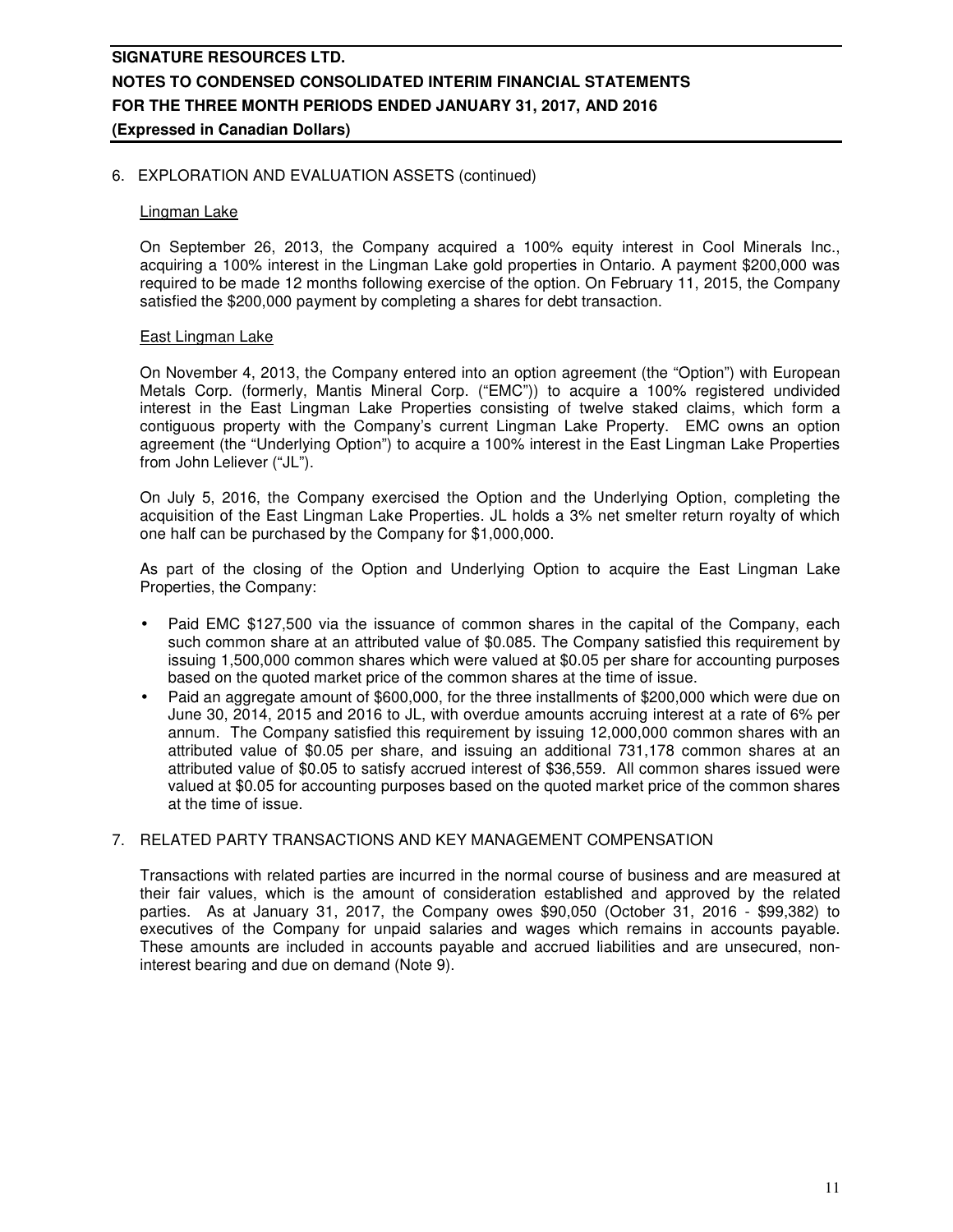### 8. SHARE CAPITAL

a) Authorized

Unlimited number of common shares without par value.

b) Issued and outstanding - see condensed consolidated interim statements of changes in equity.

In July 2016, the Company completed a non-brokered private placement via two tranches, raising total gross proceeds of \$1,066,338 from the issuance of 21,326,750 units at \$0.05 per unit. Each unit consisted of one common share and one common share purchase warrant, with each warrant being exercisable into one common share at a price of \$0.15 for a period of two years. A value of \$288,365 was allocated to the warrants issued in connection with this private placement. The Company also issued finder's warrants to purchase 1,178,870 common shares with an exercise price of \$0.05 per share and valued at \$63,474. With respect to the warrants and finder's warrants, if the Company's closing share price is equal to or greater than \$0.25 for ten consecutive days, the Company may reduce the remaining life to 90 days by issuing a press release. Total issuance costs of \$84,303 were incurred in connection with this private placement. Officers and directors of the Company subscribed for 600,000 units for gross proceeds of \$30,000.

Concurrent with the close of the private placement, the Company also issued 12,731,178 common shares to the vendors of the East Lingman Lake Property, and issued 1,500,000 common shares to EMC, at a value of \$0.05 per share in connection with the option exercise (Note 6).

On August 3, 2016, 500,000 warrants were exercised for cash proceeds of \$25,000. The initial value of \$5,619 related to the warrants' original issuance was reclassified from contributed surplus to share capital.

On November 24, 2016, 44,000 warrants with an exercise price of \$0.05 were exercised for cash proceeds of \$2,200. The initial value of \$494 related to the warrants' original issuance was reclassified from contributed surplus to share capital.

On December 15, 2016, 93,750 warrants with an exercise price of \$0.05 were exercised for cash proceeds of \$4,688. The initial value of \$1,054 related to the warrants' original issuance was reclassified from contributed surplus to share capital.

On December 30, 2016, the Company closed a private placement of flow-through common shares issued for aggregate gross proceeds of \$321,496. The financing comprised of the issuance of 2,473,045 flow-through shares which were issued at a price of \$0.13. The Company paid finder's fees including \$22,050 in cash and issued 169,613 warrants to qualified finders in connection with the financing. Total issuance costs were \$27,932. Each warrant is exercisable into one common share of the Company at an exercise price of \$0.13 until December 30, 2018 and was valued at \$15,876. Officers and directors of the Company subscribed for 50,000 shares for gross proceeds of \$6,500. The premium on the flow-through shares was \$37,096 (Note 14).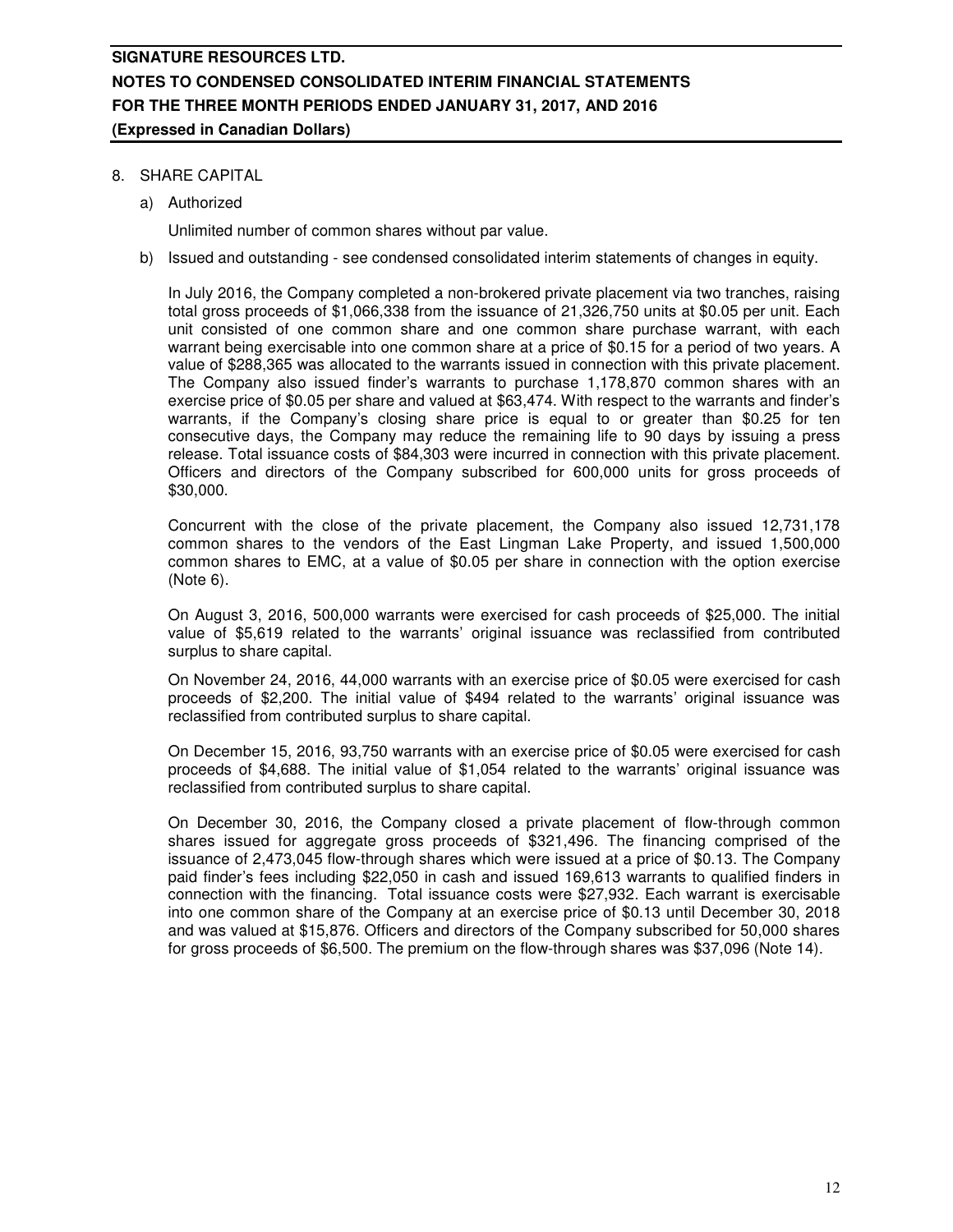### 8. SHARE CAPITAL (continued)

c) Stock option plan

Under the Company's stock option plan (the "Plan"), the Company's Board of Directors is authorized to grant stock options to directors, senior officers, employees, consultants, consultant company or management company employees of the Company and its subsidiaries not to exceed 10% of the issued and outstanding common shares of the Company from time to time. Stock options granted under the Plan are exercisable over a period not exceeding 10 years from the date granted. Exercise prices may not be less than the market price of the common shares at the time of the grant. An option shall vest in the manner imposed by the Board of Directors as a condition at the grant date.

|                                                  |                          | <b>Weighted Average</b> |
|--------------------------------------------------|--------------------------|-------------------------|
|                                                  | <b>Number of Options</b> | <b>Exercise Price</b>   |
| Balance at October 31, 2015 and January 31, 2016 | 1,900,000                | \$<br>0.050             |
| Granted                                          | 1,975,000                | 0.057                   |
| Balance at October 31, 2016                      | 3,875,000                | \$<br>0.052             |
| Granted                                          | 35,000                   | 0.100                   |
| Balance at January 31, 2017                      | 3,910,000                | \$<br>0.054             |

| <b>Grant Date</b> | <b>Exercise</b><br>Price (\$) | <b>Weighted Average</b><br><b>Remaining Life (yrs)</b> | <b>Number of Options</b><br>Outstanding | Number of<br><b>Options</b><br><b>Exercisable</b> |
|-------------------|-------------------------------|--------------------------------------------------------|-----------------------------------------|---------------------------------------------------|
|                   |                               |                                                        |                                         |                                                   |
| November 6, 2013  | 0.050                         | 1.76                                                   | 1,400,000                               | 1,400,000                                         |
| December 1, 2014  | 0.050                         | 0.83                                                   | 250,000                                 | 250,000                                           |
| July 15, 2015     | 0.050                         | 3.45                                                   | 250,000                                 | 250,000                                           |
| July 19, 2016     | 0.055                         | 4.47                                                   | 1,125,000                               | 562,500                                           |
| August 9, 2016    | 0.060                         | 4.52                                                   | 750,000                                 | 187,500                                           |
| August 9, 2016    | 0.060                         | 2.52                                                   | 100,000                                 | 100,000                                           |
| January 25, 2017  | 0.100                         | 1.98                                                   | 35,000                                  | 17,500                                            |
|                   | 0.054                         | 2.79                                                   | 3,910,000                               | 2,767,500                                         |

On July 19, 2016, the Company issued 1,125,000 options, of which 1,050,000 options were issued to certain directors and executive directors of the Company. The options have an exercise price of \$0.055 and expire on July 19, 2021. The initial 25% of options vested immediately and the remaining 75% of the options vest in 25% increments semi-annually.

On August 9, 2016, the Company issued 850,000 options. 750,000 of the options have an exercise price of \$0.06 and expire on August 9, 2021. The initial 25% of options vested immediately and the remaining 75% of the options vest in 25% increments semi-annually. 100,000 of the options have an exercise price of \$0.06 and expire on August 9, 2019. The options vest in 33.3% increments over three months effective one month after issuance date.

On January 25, 2017, the Company issued 35,000 options to a consultant. The options have an exercise price of \$0.10 and expire on January 25, 2019. The initial 50% of options vested immediately and the remaining 50% vest 6 months from date of issuance.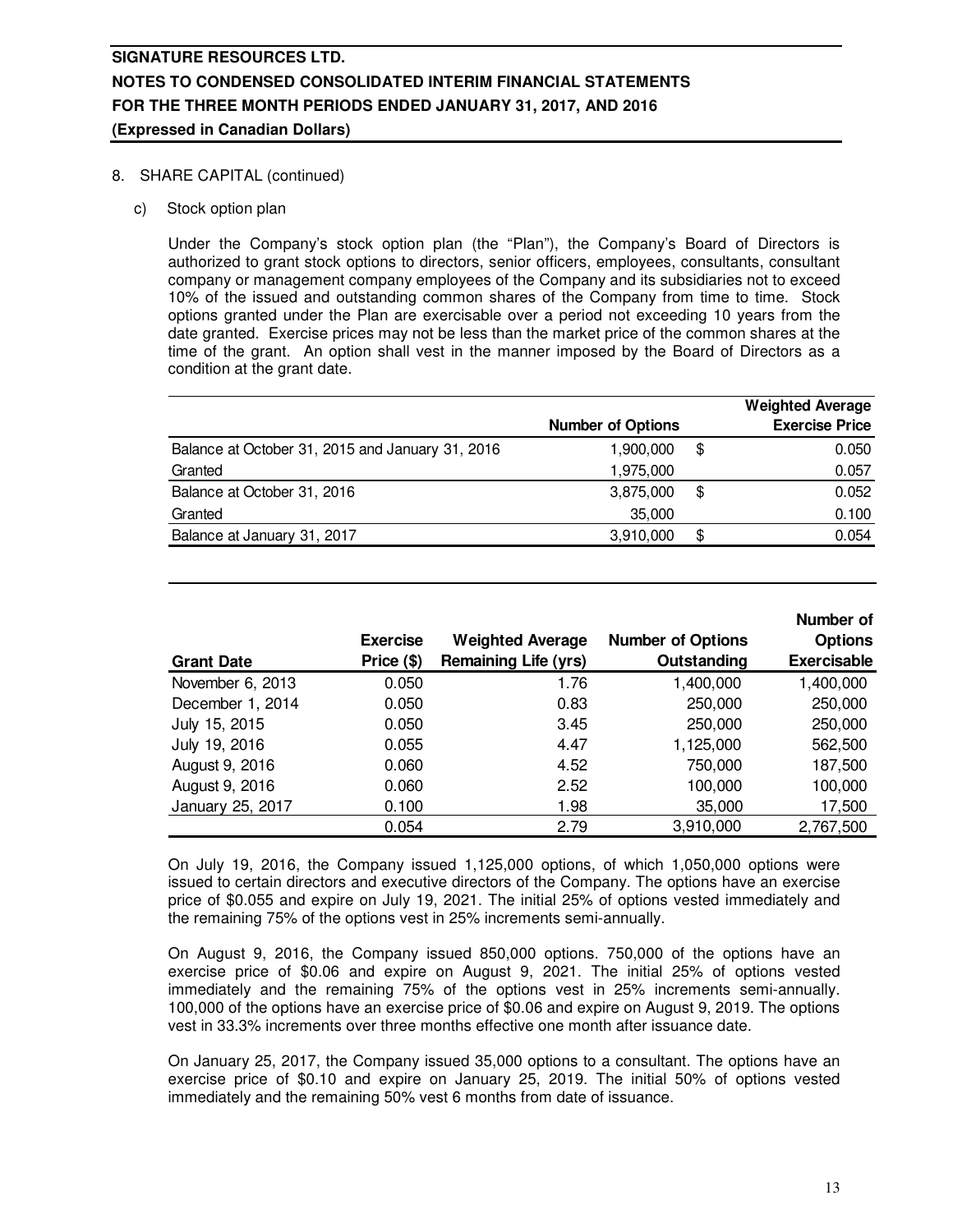### 8. SHARE CAPITAL (continued)

c) Stock option plan (continued)

The fair value of the Company's stock options issued was estimated using the Black-Scholes option pricing model using the following assumptions:

|                                                        | January 31, | January 31, |
|--------------------------------------------------------|-------------|-------------|
|                                                        | 2017        | 2016        |
| Expected volatility (based on historical share prices) | 165%        | N/A         |
| Risk-free interest rate                                | 0.76%       | N/A         |
| Expected life (years)                                  | 2           | N/A         |
| Expected dividend yield                                | Nil         | N/A         |
| Forfeiture rate                                        | Nil         | N/A         |
| Underlying share price                                 | \$0.10      | N/A         |

The average fair value of each option granted during the period ended January 31, 2017 was approximately \$0.08 (2016 - N/A).

### (d) Warrants

|                                                  | <b>Number of Warrants</b> | <b>Weighted Average</b><br><b>Exercise Price</b> |
|--------------------------------------------------|---------------------------|--------------------------------------------------|
| Balance at October 31, 2015 and January 31, 2016 | 5,767,350                 | \$<br>0.05                                       |
| Granted                                          | 22,505,620                | 0.14                                             |
| Exercised                                        | (500,000)                 | 0.05                                             |
| Balance at October 31, 2016                      | 27,772,970                | \$<br>0.05                                       |
| Granted                                          | 169,613                   | 0.13                                             |
| Exercised                                        | (137,750)                 | 0.05                                             |
| Balance at January 31, 2017                      | 27,804,833                | \$<br>0.13                                       |

|                   |                     |                             | Weighted Average Number of Warrants |
|-------------------|---------------------|-----------------------------|-------------------------------------|
| <b>Grant Date</b> | Exercise Price (\$) | <b>Remaining Life (yrs)</b> | Outstanding                         |
| November 21, 2014 | 0.05                | 0.81                        | 5,001,000                           |
| November 21, 2014 | 0.05                | 0.81                        | 128,600                             |
| July 5, 2016      | 0.15                | 1.42                        | 9,335,880                           |
| July 5, 2016      | 0.05                | 1.42                        | 490,870                             |
| July 20, 2016     | 0.15                | 1.47                        | 11,990,870                          |
| July 20, 2016     | 0.05                | 1.47                        | 688,000                             |
| December 30, 2016 | 0.13                | 1.91                        | 169,613                             |
|                   | 0.13                | 1.33                        | 27,804,833                          |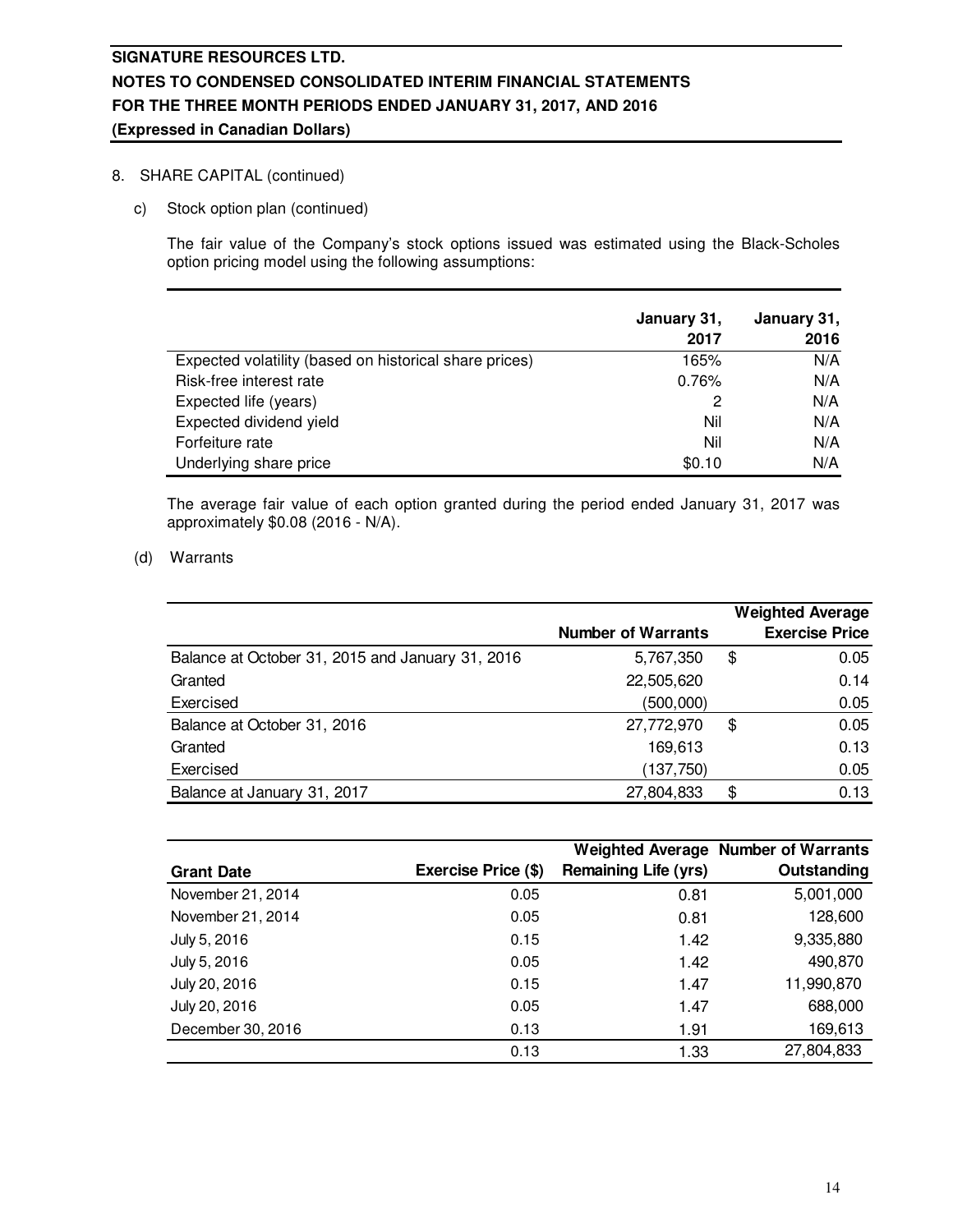### 8. SHARE CAPITAL (continued)

(d) Warrants (continued)

On July 5, 2016, the Company issued 9,335,800 warrants of the Company with an exercise price of \$0.15 per common share, exercisable until July 5, 2018. The fair value for the warrants of \$109,554 was determined using the Black-Scholes pricing model with the following assumptions: exercise price of \$0.15, expected volatility of 100%, an expected life of 2 years, an expected dividend yield of 0%, and a risk-free interest rate of 0.49%.

On July 5, 2016, the Company issued 490,870 finder's warrants of the Company with an exercise price of \$0.05 per common share, exercisable until July 5, 2018. The fair value for the warrants of \$16,690 was determined using the Black-Scholes pricing model with the following assumptions: exercise price of \$0.05, expected volatility of 100%, an expected life of 2 years, an expected dividend yield of 0%, and a risk-free interest rate of 0.49%.

On July 20, 2016, the Company issued 11,990,870 warrants of the Company with an exercise price of \$0.15 per common share, exercisable until July 20, 2018. The fair value for the warrants of \$178,811 was determined using the Black-Scholes pricing model with the following assumptions: exercise price of \$0.15, expected volatility of 100%, an expected life of 2 years, an expected dividend yield of 0%, and a risk-free interest rate of 0.59%.

On July 20, 2016, the Company issued 688,000 finder's warrants of the Company with an exercise price of \$0.05 per common share, exercisable until July 20, 2018. The fair value for the warrants of \$46,784 was determined using the Black-Scholes pricing model with the following assumptions: exercise price of \$0.05, expected volatility of 100%, an expected life of 2 years, an expected dividend yield of 0%, and a risk-free interest rate of 0.59%.

On December 30, 2016, the Company issued 169,613 warrants with an exercise price of \$0.13 per common share, exercisable until December 30, 2018. The fair value for the warrants of \$15,876 was determined using the Black-Scholes pricing model with the following assumptions: exercise price of \$0.13, expected volatility of 191%, an expected life of 2 years, an expected dividend yield of 0%, and a risk-free interest rate of 0.73%.

### 9. ACCOUNTS PAYABLE AND ACCRUED LIABILITIES

|                                           |   | As at January 31, As at October 31, |    |           |
|-------------------------------------------|---|-------------------------------------|----|-----------|
|                                           |   | 2017                                |    | 2016      |
| Accounts payable                          | S | 80.470                              | -S | 107,999   |
| Accrued liabilities - MNDM <sup>(1)</sup> |   | 884.325                             |    | 884.325   |
| Other accrued liabilities                 |   | 82.790                              |    | 109,588   |
|                                           | S | 1,047,585                           |    | 1,101,912 |

(1) Prior to the acquisition of Cool Minerals and the Lingman Lake Property, the MNDM had requested the removal of certain above ground storage tanks containing approximately 800,000 litres of fuel that was considered a mine hazard. Due to the failure of the prior owners to comply with MNDM's request for it to be cleaned up, MNDM took action and managed the disposition of the fuel at a cost of \$884,325.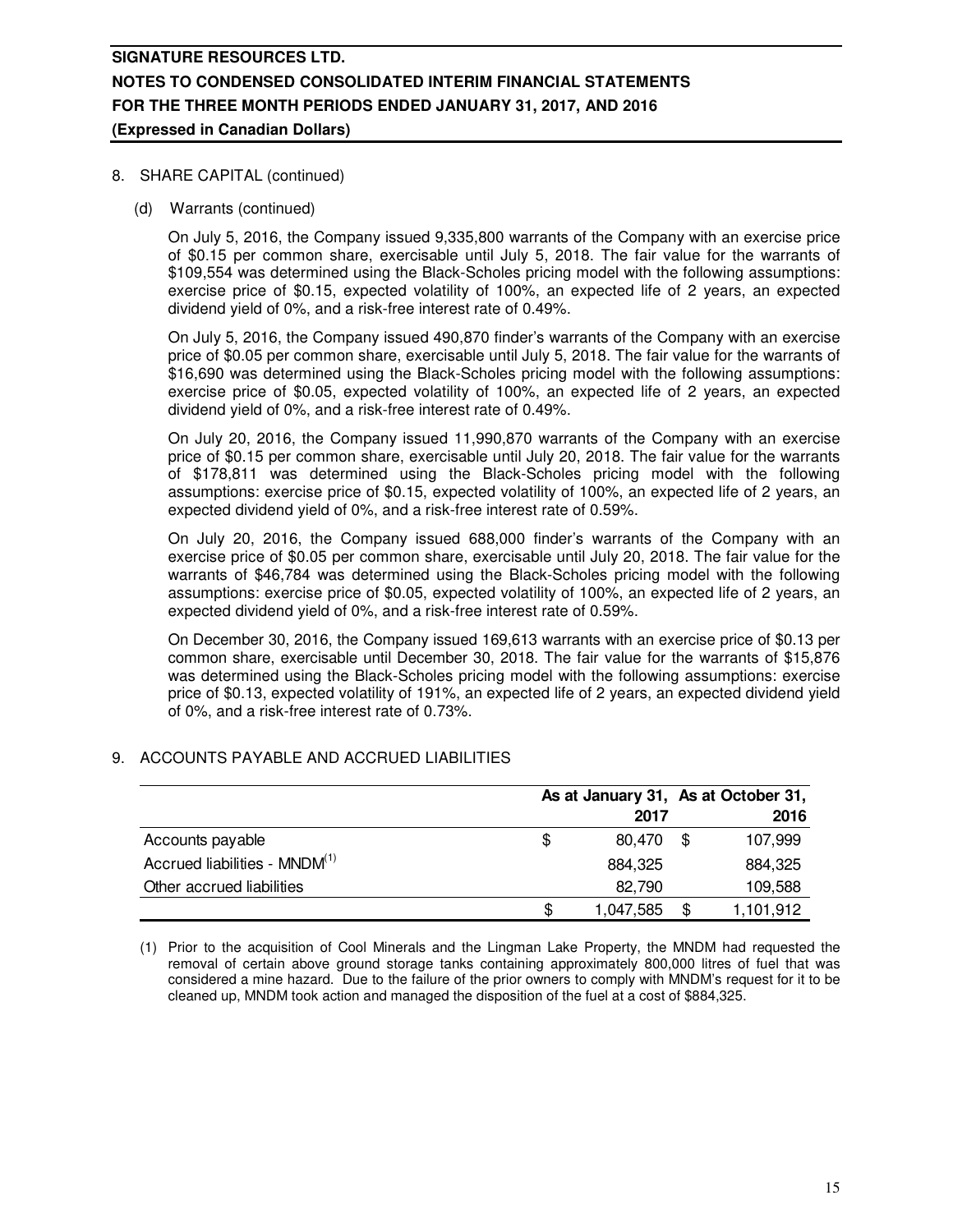### 10. REHABILITATION PROVISION

Rehabilitation represents the legal and contractual obligations associated with the eventual closure of the Company's mining operations either progressively or at the end of the mine life. These obligations consist of costs associated with reclamation and monitoring activities and the removal of tangible assets from the Company's mining sites. Although the Company has had limited exploration, historical work done by other companies has resulted in the MNDM issuing an order to the Company requiring the filing of a closure plan. The Company has not yet prepared a formal closure plan, but has cost estimates for certain tasks which will be required to be completed as part of the request from MNDM and has hence recorded a rehabilitation provision based on these preliminary estimates.

At January 31, 2017, the total undiscounted amount of the Company's rehabilitation provision has been estimated to be \$230,000 and is expected to be incurred between 2017 and 2020. The Company calculated the rehabilitation provision using an inflation rate of 2% and discount rates ranging from 2.22% to 3.32%. The present value of the rehabilitation provision at January 31, 2017 has been estimated at \$250,923 (October 31, 2016 - \$248,937), of which \$13,550 (October 31, 2016 - \$13,402) is current. Additional costs that cannot be estimated are expected to be incurred. A summary of the Company's rehabilitation provision is presented below:

|                                |         |  | As at January 31, As at October 31, |  |
|--------------------------------|---------|--|-------------------------------------|--|
|                                | 2017    |  | 2016                                |  |
| Balance at beginning of period | 248.937 |  | 241.151                             |  |
| Accretion expense              | 1.986   |  | 7,786                               |  |
| Balance at end of period       | 250.923 |  | 248,937                             |  |

### 11. COMMITMENTS AND CONTINGENCIES

As at January 31, 2017, the Company is required to incur the remaining \$257,098 of eligible expenditures in respect of its December 30, 2016 flow-through financing by December 31, 2017. (Note 14).

### 12. MANAGEMENT OF CAPITAL

The Company considers its capital structure to include the components of shareholders' equity and loans. Management's objective is to ensure that there is sufficient capital to minimize liquidity risk and to continue as a going concern. As the Company's properties are in the exploration and evaluation stage, the Company is currently unable to self-finance its operations. Although the Company has been successful in the past in obtaining financing through the sale of equity securities, there can be no assurance that the Company will be able to obtain adequate financing in the future, or that the terms of such financings will be favourable. The Company did not change its approach to capital management during the periods ended January 31, 2017 and 2016.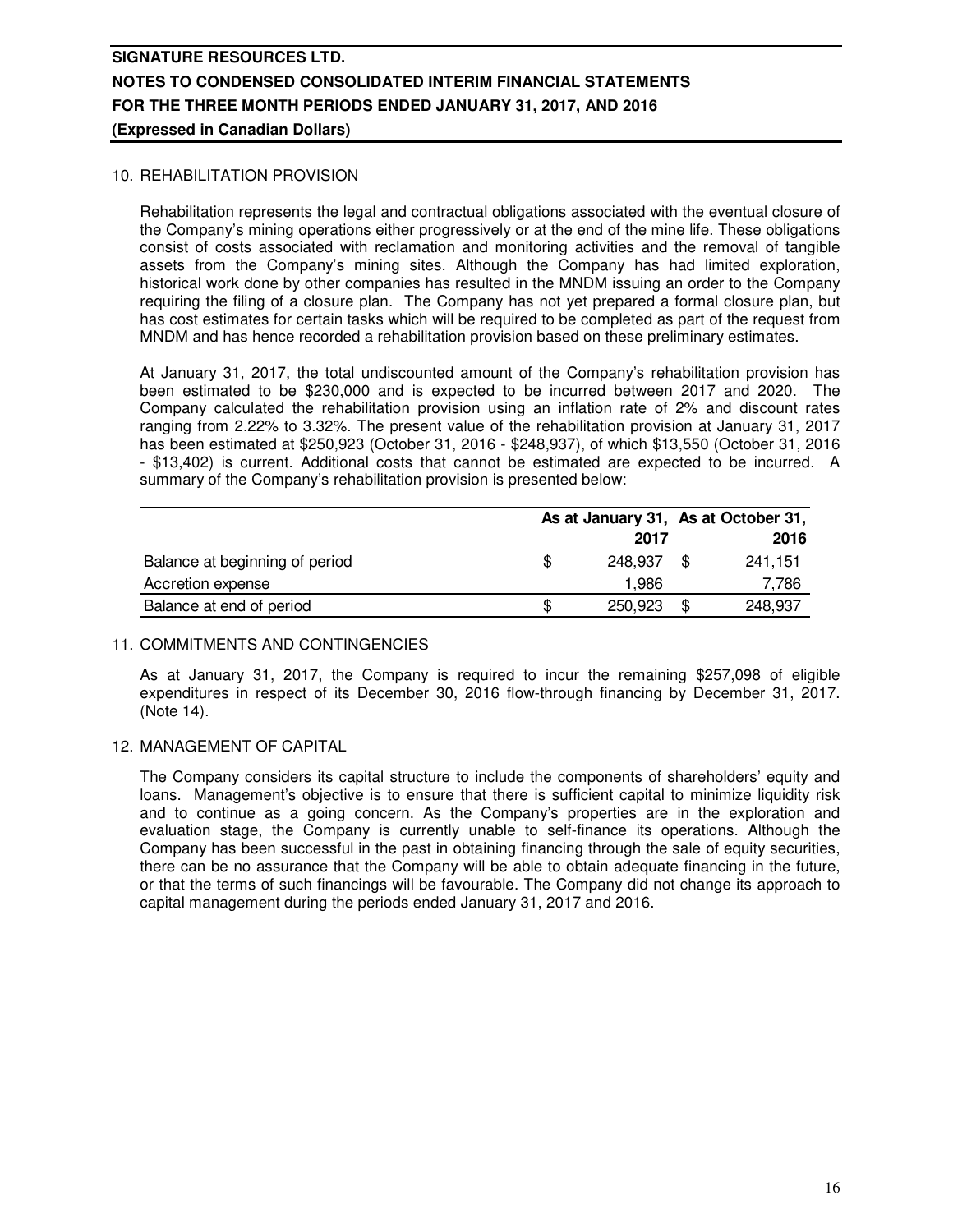### 13. FINANCIAL INSTRUMENTS

Fair Value

The Company's financial instruments consist of cash, short term investments, amounts receivable, and accounts payable and accrued liabilities. The fair values of financial instruments other than cash and short term investments approximate their carrying values because of their current nature.

The following table summarizes the carrying values of the Company's financial instruments:

|                                   | As at January 31,<br>2017 | As at October 31,<br>2016 |  |
|-----------------------------------|---------------------------|---------------------------|--|
|                                   |                           |                           |  |
| FVTPL (i)                         | 371.465                   | 350.568                   |  |
| Loans and receivables (ii)        | 29,506                    | 41.526                    |  |
| Other financial liabilities (iii) | 1,047,585                 | 1,101,912                 |  |

(i) Cash and short term investments

- (ii) Amounts receivable
- (iii) Accounts payable and accrued liabilities

The Company classifies its fair value measurements in accordance with the three levels fair value hierarchy as follows:

- Level 1 Unadjusted quoted prices in active markets for identical assets or liabilities
- Level  $2$  Inputs other than quoted prices that are observable for the asset or liability either directly or indirectly, and
- Level 3 Inputs that are not based on observable market date.

The Company's financial instruments measured at fair value on a recurring basis at January 31, 2017 are as follows:

|                     | Level   | Level 2                  | Level 3                  | Total   |
|---------------------|---------|--------------------------|--------------------------|---------|
|                     | Œ       | Œ                        | \$                       | \$      |
| Cash and short-term |         |                          |                          |         |
| investments         | 371.465 | $\overline{\phantom{0}}$ | $\overline{\phantom{0}}$ | 371,465 |
|                     | 371,465 | $\overline{\phantom{0}}$ | $\overline{\phantom{0}}$ | 371,465 |

The Company's financial instruments measured at fair value on a recurring basis at October 31, 2016 are as follows:

|                     | Level   | Level 2                  | Level 3                  | Total   |
|---------------------|---------|--------------------------|--------------------------|---------|
|                     |         |                          | \$                       | \$      |
| Cash and short-term |         |                          |                          |         |
| <i>investments</i>  | 350,568 | -                        | $\overline{\phantom{0}}$ | 350,568 |
|                     | 350,568 | $\overline{\phantom{0}}$ | -                        | 350,568 |

### Credit Risk

Financial instruments that potentially subject the Company to concentrations of credit risks consist principally of cash. To minimize the credit risk on cash the Company places the instrument with a high credit quality financial institution.